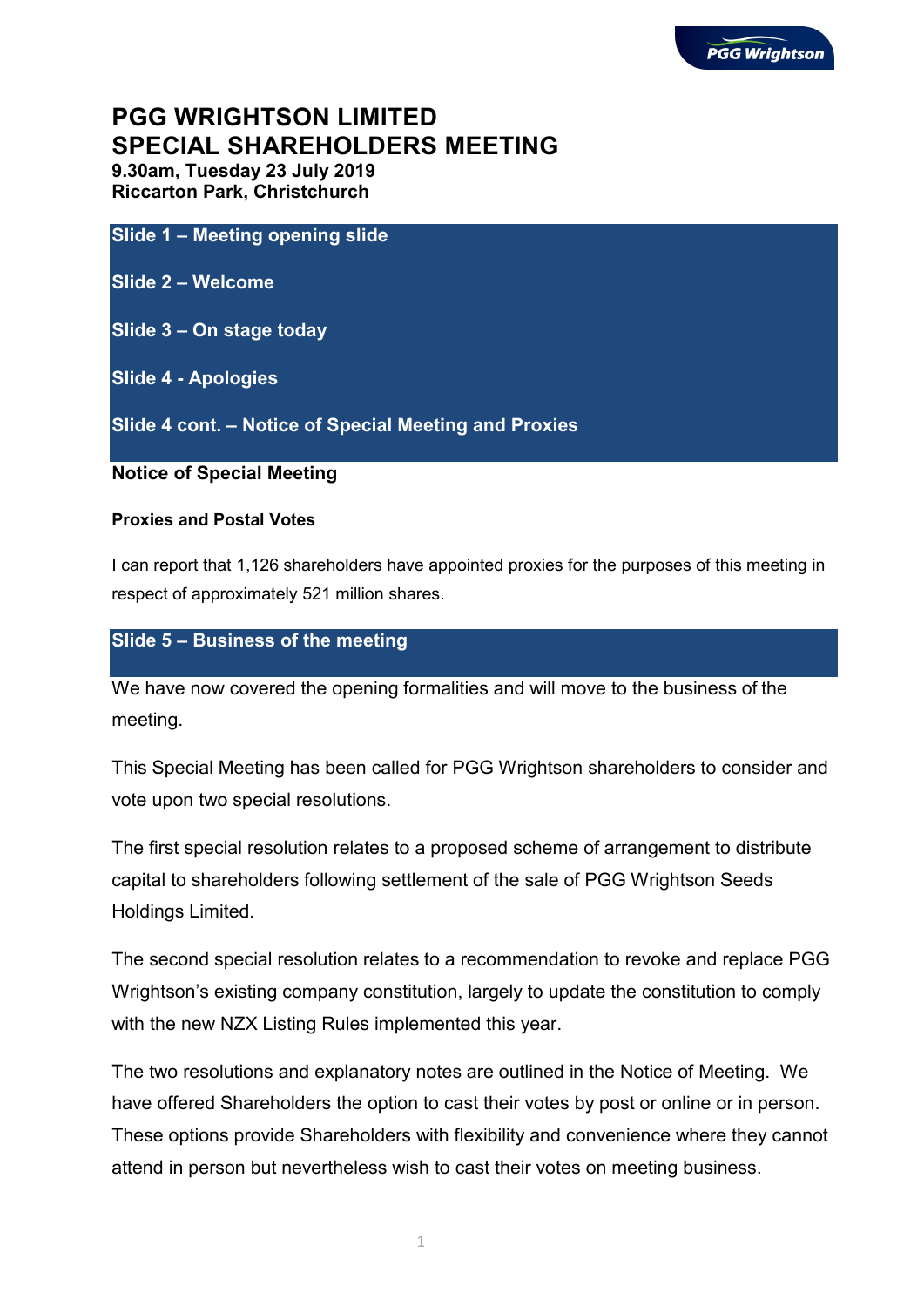Given that votes can be cast by Shareholders not attending the meeting it makes sense that all resolutions will be determined by way of a poll. After the business of the meeting is concluded, those in attendance who have not yet cast their votes prior to the meeting will have the opportunity to do so.

The poll will be undertaken by our share registrar, Computershare, at the conclusion of the meeting. The Company's Auditors, KPMG, are here to act as scrutineers, if required. The resolutions and accompanying explanatory notes are set out in the Notice of Meeting.

The results of the poll will be displayed on the projector screen following the conclusion of the meeting and announced on our PGW ticker page.

Turning now to resolution one, the Scheme of Arrangement.

### **Slide 6 & 7 – Special resolution One: Scheme of Arrangement to return capital**

On 1 May 2019, PGW announced the completion of the Seeds Sale. This transaction was the sale of all of its shares in PGG Wrightson Seeds Holdings Limited (which owned and operated PGW's Seed and Grain business in New Zealand, Australia, South America and internationally) to DLF Seeds A/S. Shareholders will recall that the Seeds Sale was approved at PGW's combined special and annual meeting on 30 October 2018.

The information supplied to shareholders for the approval of the Seeds Sale outlined that it was the intention of the PGW Board of Directors that a capital distribution would be made to PGW shareholders following completion of that transaction. The Seeds Sale subsequently received strong shareholder support with more than 96 percent of the vote cast in favour of the transaction.

On 9 May 2019 it was announced that the PGW Board of Directors had determined to recommend a distribution to shareholders of approximately \$234 million of surplus capital from the Seeds Sale. The Board has determined that the most appropriate means of effecting the return is by way of a court approved scheme of arrangement under Part 15 of the Companies Act 1993. Shareholders are being asked to approve the resolution for PGW to implement the scheme of arrangement and distribute capital to shareholders, as unanimously recommended by the PGW Board of Directors.

2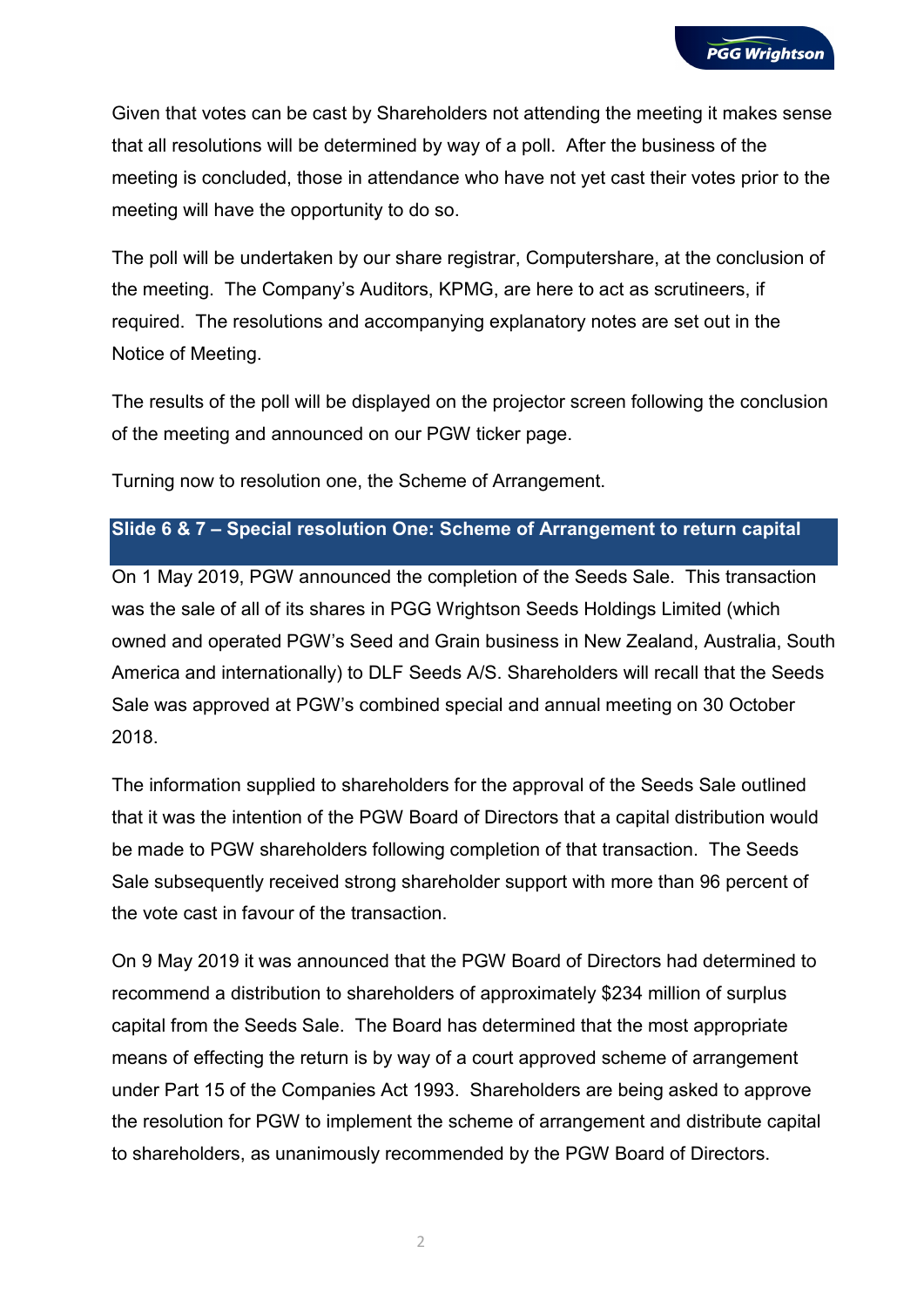I do not propose to cover the detailed mechanics and background of the scheme of arrangement given that these are set out in the Notice of Meeting and Explanatory Notes. However, at a summary level, the proposed scheme contemplates that:

- **•** a share split will be undertaken such that shareholders will receive one additional share for every one share held; then
- **•** immediately following the share split, one of every two shares held will be cancelled in consideration of the payment to shareholders of NZ 31 cents per share cancelled.

If the special resolution of shareholders is passed, PGW will seek a final order from the High Court to sanction the implementation of the scheme. If the order is then granted by the High Court, we would expect the scheme to be executed and payment made to shareholders in early August.

```
Slide 8 – Special Resolution One text
```

```
The text of special resolution one is as follows:
```
*"That the Scheme of Arrangement relating to the return of capital to PGW's shareholders, as set out in the explanatory notes accompanying the Notice of Special Meeting, be and is approved".*

```
Slide 9 –Special Resolution One - Questions and discussion
```

```
Slide 10 & 11 – Special Resolution Two: Replacement of Constitution
```
On 1 January 2019, NZX Limited introduced new NZX Listing Rules.

All NZX listed companies have been required to transition to the new NZX Listing Rules on or before 1 July 2019.

To comply with the requirements of the new NZX Listing Rules, PGW needs to amend its constitution. An amended constitution has been prepared and a copy, marked up to show the proposed changes from PGW's existing constitution has been posted on PGW's website as outlined in the Notice of Meeting.

Again, I do not propose to explain the detail of the proposed changes given that these are set out in the Notice of Meeting and Explanatory Notes. A summary of the more